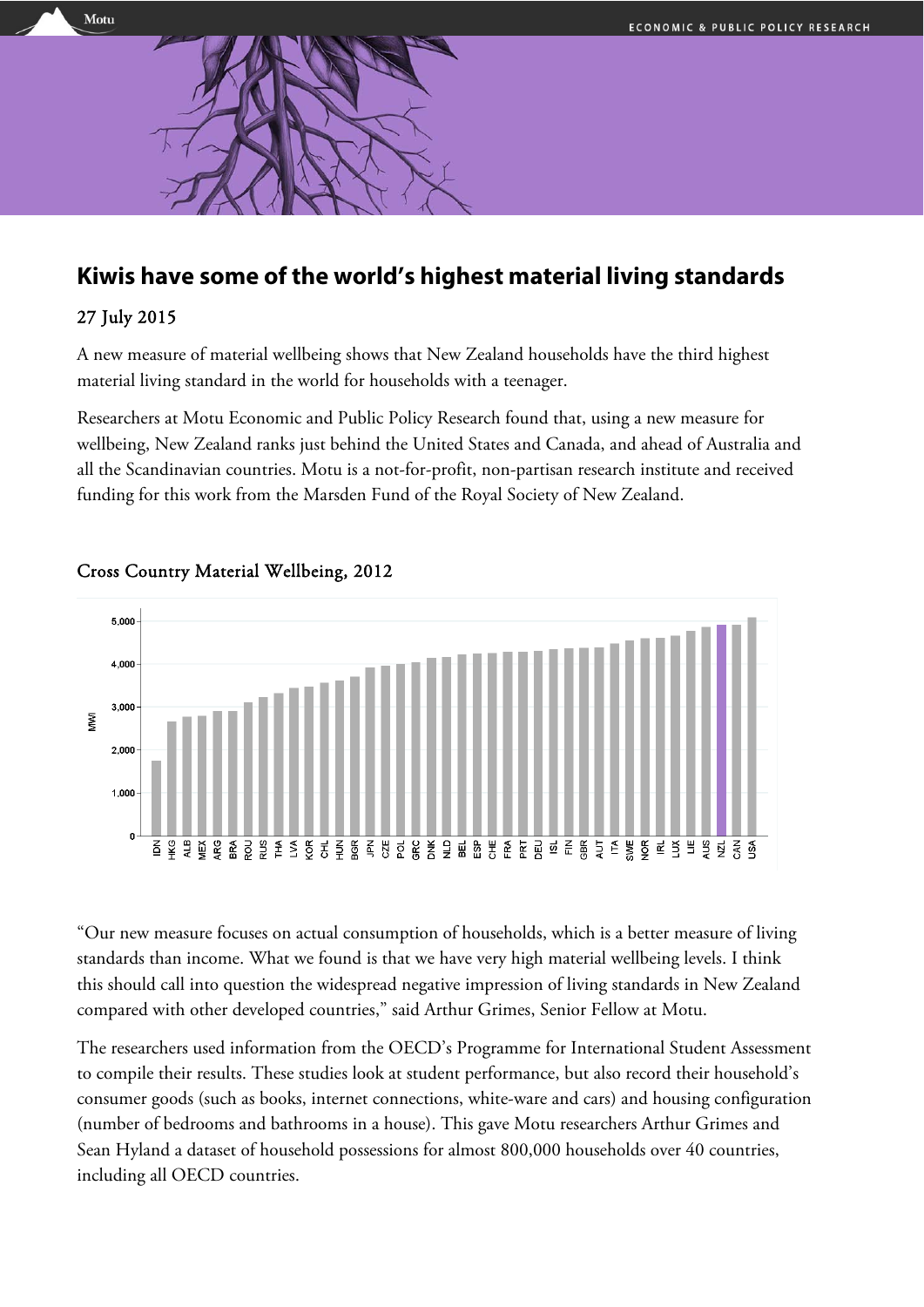"Our results show New Zealand is still a great place to bring up children, at least in material terms. Not only do we have wonderful natural amenities, but contrary to what GDP statistics tell us, most kiwi families have a high standard of material wellbeing relative to our international peers," said Dr Grimes.

"New Zealand's high level of average material wellbeing – which was observed also in 2000 and 2009 – in part reflects our higher level of cars and bathrooms per household. The results do, however, show a lower level of bedrooms and study places per household in New Zealand. This might suggest that New Zealand's material welfare is in jeopardy if further reductions in housing amenities per capita occur due to pressures in the Auckland housing market," said Dr Grimes.

The study also looked at the degree of inequality in household material wellbeing, which fell in most countries, including New Zealand, over the period 2000-2012.

New Zealand enjoyed a substantial reduction in inequality between 2000 and 2009, but experienced a very slight rise following the global financial crisis. In 2012, New Zealand ranked twentieth of forty countries in terms of inequality, with levels similar to those in the USA, Canada and Great Britain.



### Cross Country Inequality Levels, 2012

"For various technical reasons, our measure is likely to understate the material wellbeing of particularly wealthy households. However, most public policy concern is with the living standards of ordinary people, especially those closer to the bottom of the wealth distribution curve, whose living standards are well captured in our data," said Dr Grimes.

"If we look across the Tasman, Australia's households are not quite as wealthy as their New Zealand counterparts but inequality in Australia is lower than that in New Zealand" said Dr Grimes.

"Overall, these figures suggest we may need to reassess how we look at this country's economic performance," said Dr Grimes.

The Motu Note: *The Material Wellbeing of New Zealand Households* contains the information discussed in this media release. This, and the related working paper *A New Cross-Country Measure of*